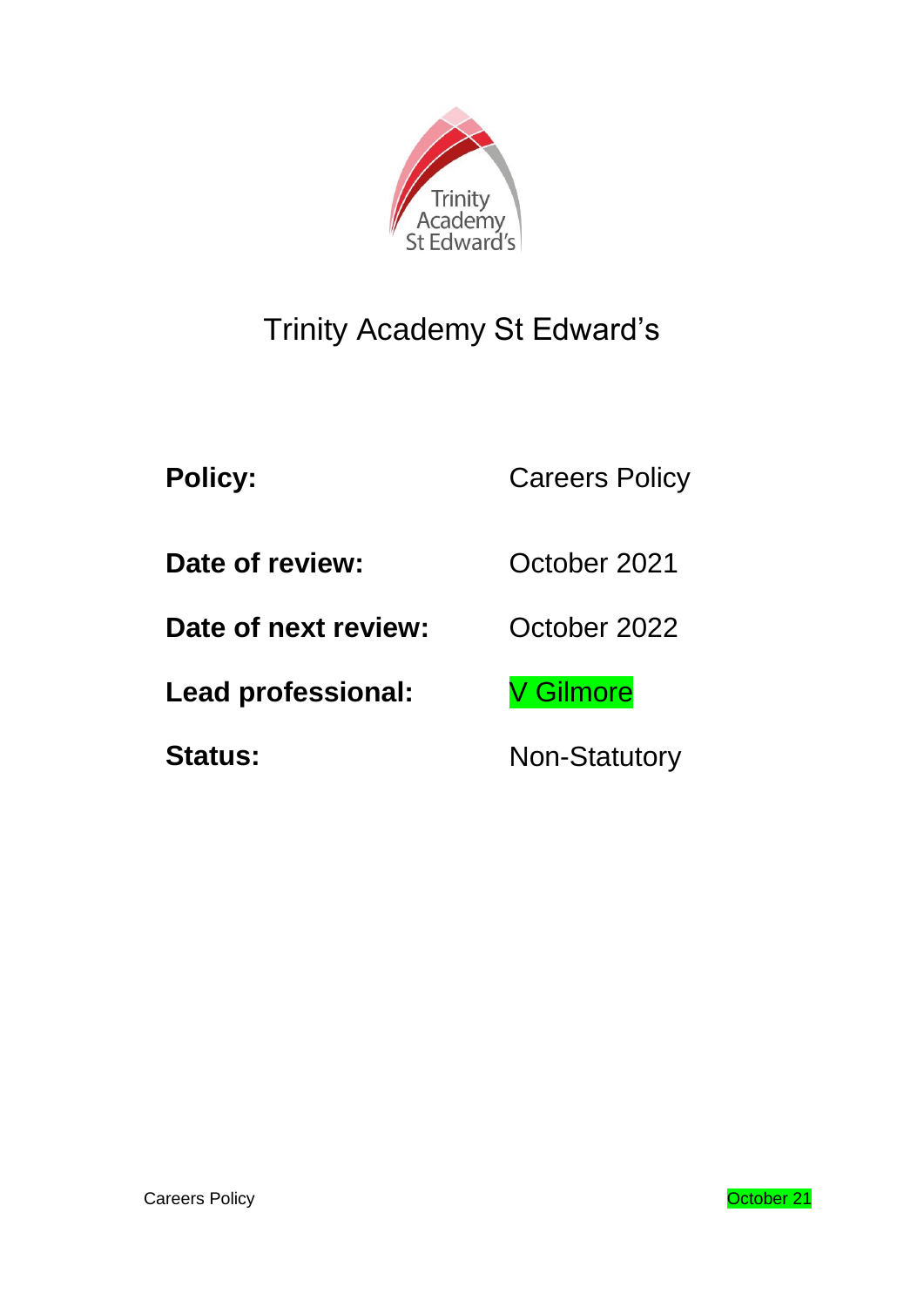# **1. Purpose of policy and guiding principles**

- 1.1 Careers education, information and guidance (CEIAG) programmes make a significant contribution to preparing young people for the opportunities, responsibilities and experiences of adult life.
- 1.2 The CEIAG programme is designed to be progressive from Year 7 to Year 11.
- 1.3 At Trinity Academy St Edward's we aim to raise aspirations, challenge stereotypes and encourage students to consider a wide range of careers. Through careers education and guidance it is hoped that students will be encouraged to make the most of their talents and to go on to jobs or courses which suit their needs and intelligence.
- 1.4 In particular we intend our students to:
	- Develop a broad understanding of the world of work and an ability to respond to changing opportunities.
	- Develop independent research skills so that they can make good use of information and guidance.
	- Develop the skills they need to review achievements, plan future actions, make decisions, present themselves well and cope with change and transition.

We recognise that the process of making career decisions is a lengthy one and that most of our students will make their final choices only after completing their higher education course.

## **2. Commitments**

2.1 Directors, Governors and staff are committed to:

- The provision of resources and advice to enable students to understand and develop career choices and to ensure that careers education is seen as part of the overall curriculum and learning framework for all years.
- Encouraging students to achieve and to be ambitious.
- Involving students, parents and carers in the further development of careers work.
- Working with support agencies so that no student is disadvantaged in gaining access to education, training or work.
- Meet all eight Gatsby Benchmarks.

## **3. Provision**

- 3.1 Careers includes education, information and guidance. Careers education helps our students develop the knowledge and skills they need to make successful choices, manage transitions in learning and move into work. Through guidance students are able to use their knowledge and skills to make the decisions about learning and work that are right for them. Careers education forms an integral part of the taught and co-curricular offer for students. In year 7 it is delivered via PSHE lessons, through individual subject areas and via events and assemblies example visits to universities or work places and talks with employers.
- 3.2
- 3.3 We are supported by external agencies.
- 3.4 Careers information and resources are available in school for students to access. Our CEIAG programme aims to guarantee all students who leave Trinity Academy St Edward's at the end of Year 11 have an offer of a place to move onto.

## 3.5 **Phase 1 provision includes:**

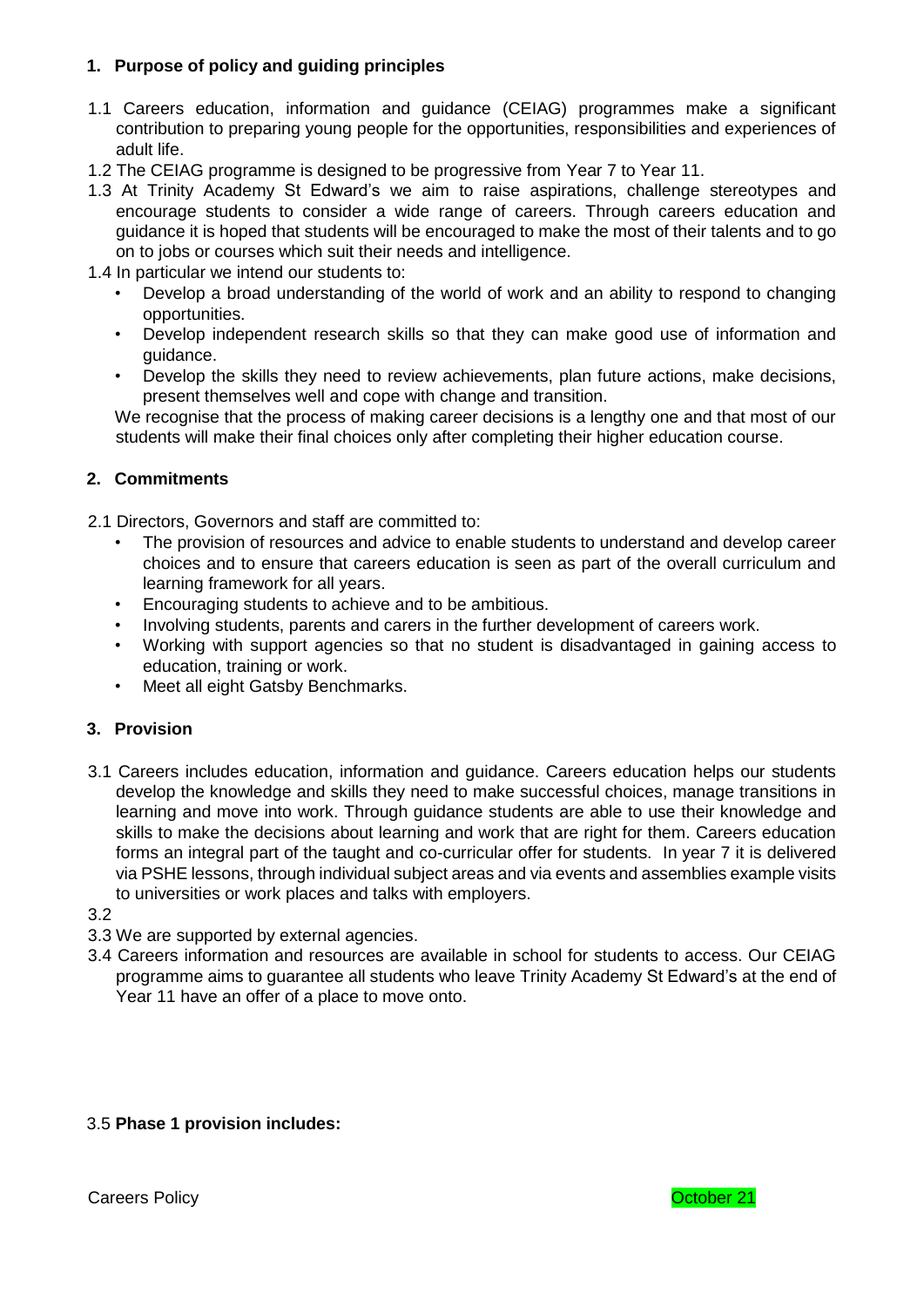| Year 7 | Careers library introduction<br>Assembly on options 16+ - the different routes<br>students can take, including apprenticeship<br>pathways<br>Assemblies from local employers and National<br><b>Employers</b><br>Labour Market Index Information Assemblies |
|--------|-------------------------------------------------------------------------------------------------------------------------------------------------------------------------------------------------------------------------------------------------------------|
|        | Financial education through PSHE<br>Students will also receive meaningful<br>interactions from employers linked to STEM.<br>Explore careers linked to the curriculum in all<br>subject areas.                                                               |

# **By the end of Phase 1 Students will have:**

- An understanding of where in the Academy they can go to access careers information.
- An understanding of the different routes to employment available aged 16+, including apprenticeship options.
- Had at least two interactions with employers / HE providers.
- Heard at least two local employers speak during assemblies.
- Had the opportunity to speak with at least two local and national employers.
- Received personalised guidance via an online platform prior to options choices being made.
- Participated in a 1:1 meeting with their VT tutor to discuss option choices.
- Had the opportunity to attend an IAG evening prior to options choices.

## **4. Equal opportunities**

Trinity Academy St Edward's is keen to promote equal opportunities and try to use every opportunity to challenge stereotypes and to raise aspirations. Careers education is provided to all students and provision is made to allow all students to access the curriculum. Students are encouraged to follow career paths that suit their interests, skills and strengths with the absence of stereotypes. All students are provided with the same opportunities and diversity is celebrated. Students with Special Educational Needs are offered additional careers advice. For further information, please refer to the Special Educational Needs Report. The destinations of our leavers are closely monitored and younger students informed so that we are aware of trends and opportunities.

## **5. Relationship to other parts of the curriculum and other policies**

Careers education is conducted in accordance with the school's equality policy and other relevant policies. Aside from 1:1, small group sessions and whole year group assemblies, students are provided with careers education through the PSHE programme which meets the criteria laid out in the RSHE Framework. The whole school remit of careers is recognised and the curriculum is developed alongside that of other areas so that careers education is an integral part of the whole school curriculum.

## **6. Parents and Carers**